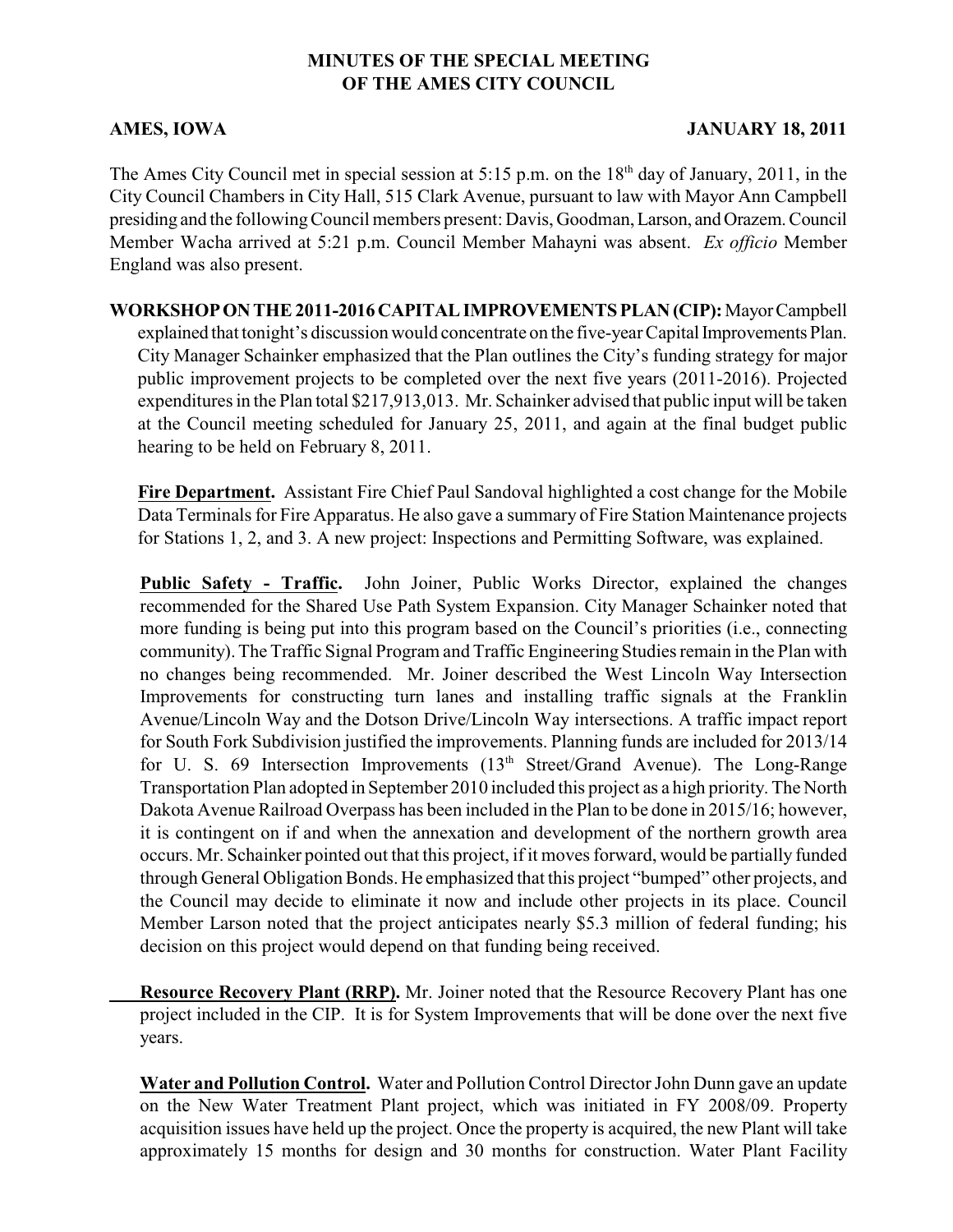Improvements to be accomplished from 2011/12 to 2013/14 were highlighted. Water Supply Expansion to add capacity to the source water supply will occur in FY 2012/13; additional expansion will be needed in 2016/17, 2017/18, and possibly in 2020/21 and 2030/31. A cost change to the Automatic Meter Reading Conversation for the WTP was explained. WPC Plant Disinfection Project is being delayed due to prolonged discussions with the IDNR about the capacity of the proposed disinfection system. A new project: Long-Range WPC Facility Plan was described. A comprehensive evaluation of the current facility will be done. A second new project: WPC Electrical System Maintenance will be done in FY 2011/12, 2013/14, and 2015/16. Cost and scope changes were explained for WPC Plant Facility Improvements. The Plant Residuals Handling Improvements, which will provide for improvements to the solids handling component of the WPC Plant operation, shows an increased cost and a funding change. Digester Improvements will be delayed to afford for coordinating the scheduling of similar projects, which will minimize the downtime of the digesters. The Flow Equalization Expansion has been delayed, and it is possible that these funds could be diverted to a higher-priority mitigation activity, depending on the results of the Sanitary Sewer Evaluation Study and the Long-Range Facility Plan for WPC.

**Utilities - Water Distribution.** Director Joiner noted that there are no changes to the Water System Improvements, which provides for replacing water mains in areas that are experiencing rusty water. The specific areas will be determined in the future.

**Utilities - Storm Sewer**. Issues identified after the 2010 Flood affected several projects: Storm Sewer Outlet Erosion Control, Storm Sewer Improvement Program, and Low-Point Drainage Improvements. CityManager Schainker noted that several drainage projects have been identified as Flood Mitigation Grant-eligible, which have been included in the Storm Sewer Outlet Erosion Control project in FY 2011/12 and 2012/13. During 2011/12, staff will consider cost-effective options to mitigate concerns; implementation will occur in 2011/12. The Storm Water Facility Rehabilitation Program will occur in 2012/13 and 2013/14 in Somerset Subdivision, and Pete Cooper's Subdivision, respectively.

**Utilities - Sanitary Sewer.** Mr. Joiner noted that the Sanitary Sewer System Evaluation has been moved up. It will also have a cost change due to advancing the flow monitoring and video inspection in order to determine the most-cost-effective improvements to be made to the system. The Sanitary Sewer Rehabilitation Program will occur each year from 2011/12 to 2015/16. There is no change being recommended for the annual Clear Water Diversion program. The footing drain grant portion of that program has been suspended.

**Electric.** Donald Kom, Electric Services Director, stated that the capital projects for Electric over the next five years total slightly over \$47 million. A critical project, the Mid-American Energy Co., Interconnection (construction of a 161-kV line from Ames to Mid-American Energy Company's switching station northeast of Ankeny, is planned to be accomplished in 2011/12. This 161-kV Interconnection is essential to provide Ames with needed transmission capacity and to satisfy the current and future needs of the City's customers. No changes are planned for Unit #8 Boiler Tube Repair; \$2,500,000 will be expended in 2011/12 for materials and labor for superheater installation. Cooling Towers Repairs are being advanced to coincide with the longer plant outage needed for waterwall tube installation. Mr. Kom briefly described projects that had been included in the CIP previously: Feedwater Heater Tube Replacement, Unit #8 Air Heater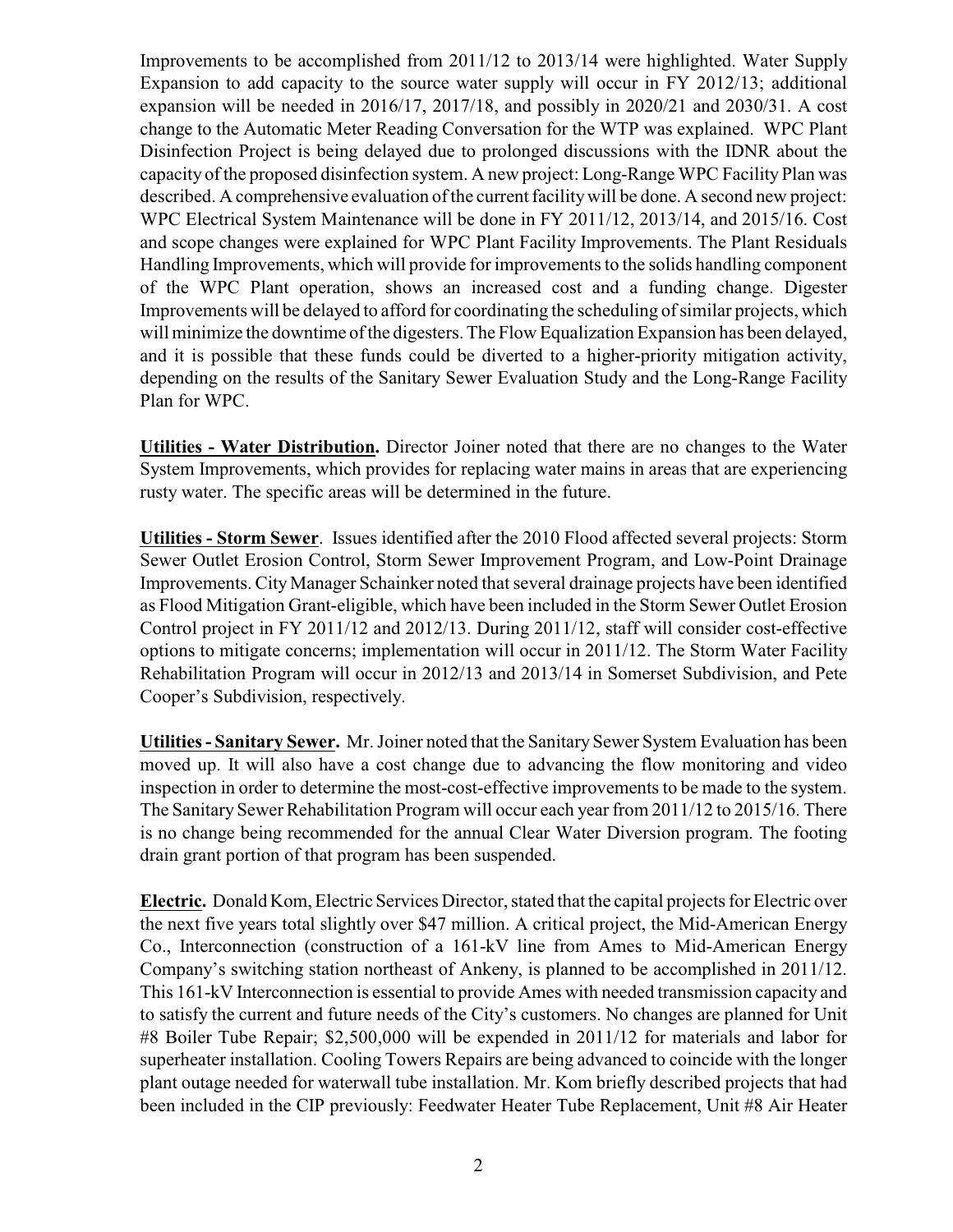Basket Replacement, Unit #8 Nitrogen Oxide Control Capital, Unit #8 Turbine Generator Five-Year Overhaul, Turbine Controls Upgrade, Gas Turbine #1 Engine/Generator/Turbine Inspection and Overhaul, Power Plant Fire Protection System, Unit #7 Mercury Capital Engineering, and Unit #7 Nitrogen Oxide Control Capital. Mr. Kom emphasized that Demand-Side Management Energy Conservation Programs have been very successful; the funding will be increased to \$1,000,000 in 2011/12, 2012/13, and 2013/14. It will be further increased to \$1,200,000 in 2014/15 and 2015/16. The project on Page 63: Mary Greeley Medical Center (MGMC) Evaporation Replacement will be removed from the CIP based on a decision by MGMC not to replace the existing steam line. Comments were made about possible uses for the steam.. New projects: Unit #7 Mercury Continuous Emissions Monitor, Unit #7 Cooling Tower Piping System, Ash Pond Storage Area, Storage Building (four loafing sheds), Evaporator Cooler on Combustion Turbine #1, were explained. Projects that had appeared in past CIPs: Units #7 and #8 Oil Gun Upgrade, RDF Bin Work, Unit #7 Boiler Tube Repair, Ames Plant 69-kV Switchyard Relay and Control Replacement, Unit #7 Turbine Generator Five-Year Overhaul, Top-O-Hollow Substation Expansion and Breaker Addition, and Ontario Substation 69-kV Breaker Addition were summarized. Two additional projects: Unit #7 Closed Cooling Water System and Piping and Well Water Iron Removal System are planned for 2015/16.

Mr. Kom advised that the EUORAB voted, on January 13, 2011, to approve the projects listed in the CIP for the next five years.

Council Member Orazem voiced his concerns that the EPA may mandate certain improvements without much notice to the City. He wants to ensure that there is funding available to make the needed improvements when the ruling comes down. Assistant Electric Director Brian Trower advised that the City is awaiting finalization of three EPA Rules: Air Transport Rule, Coal Ash, and Boiler Hazardous Air Pollutants (HAP) Rule. He said that the City could guess on what type of improvements will be needed tomeet EPA's compliance; however, they are costly and the City could guess wrong.

The meeting recessed at 6:40 p.m. and reconvened at 6:45 p.m.

Public Works Director John Joiner stated that 2011 is the second year of transportation modeling. Municipal Engineer Tracy Warner noted that, after the infusion of stimulus funding in 2010 and the projects planned for 2011, the Pavement Condition Index (PCI) will drop by 1.6%. That means that the City is not keeping up with the continuing deterioration of the streets. Mr. Joiner noted that the City only has two years' modeling data.

**Transportation - Streets Engineering.** City Manager Schainker advised that congressionallydirected funds are necessary for the Grand Avenue Extension project to move forward. Planning and land acquisition will occur in 2011/12 and South  $5<sup>th</sup>$  Street segments of the project. Mr. Schainker expressed his concern that the federal "earmarks" are being eliminated, and if the City were to assume all the costs associated with this project, its budget would be greatly impacted. Annual programs:

Arterial Street Pavement Improvements, Collector Street Pavement Improvements, Asphalt Pavement Improvements, Downtown Street Pavement Improvements, Asphalt Resurfacing and Seal Coat Removal/ Asphalt Reconstruction, CyRide Route Pavement Improvements, and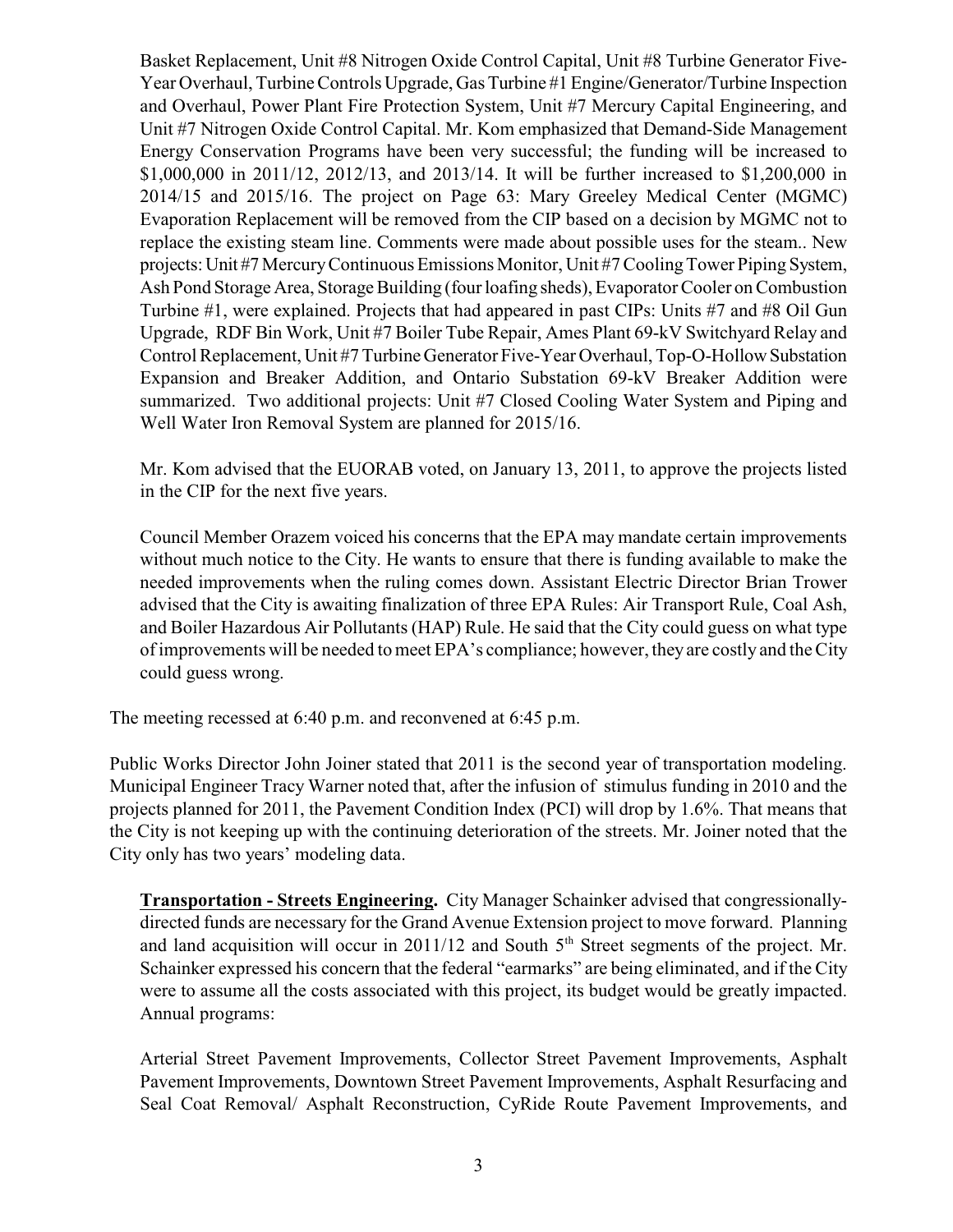Concrete Pavement Improvements were summarized by Public Works Director Joiner. Ms. Warner said they have identified nearly \$9 million worth of improvements needed to the sealcoated streets. Obviously, all of those streets will not be improved at once.

City Manager Schainker pointed out that due to a projected declining balance in the Road Use Tax Fund, staff is recommending the use of General Obligation Bonds to fund many of the transportation projects. Mr. Schainker advised that, currently, the City's debt service is \$3.57, or about one-third of the City's total tax-asking.

Council Member Wacha recalled that there had been a request by the public for paving a portion of Adams Street by Dawes Drive and asked if it was included in this CIP. CityManager Schainker advised that it was not included; a report on that request will be provided by staff in the near future. He stated that the type of improvement being requested is often done via special assessment.

Council Member Davis noted that reconstruction of Douglas Avenue (Main Street -  $7<sup>th</sup>$  Street) is slated to occur in 2011/12. He is concerned that heavy equipment would be traversing that street if major library improvements are made or new construction occurs and could break up the new street. Ms. Warner said that staff will have to evaluate the time frame if that occurs; however, Douglas Avenue is deteriorating very rapidly.

**Transportation - Street Maintenance.** Mr. Joiner named the annual programs included in the Plan: Neighborhood Curb Replacement, Shared-Use Path Pavement Improvements, Sidewalk Safety Program, and Retaining Wall Reconstruction.

**Transportation - Airport.** Airport improvement projects to be included are: reconstruction of the internal vehicle circulation and parking lot in 2011/12 and replacement of the terminal building in 2012/13.

**Community Enrichment - Public Works.** A new program: Municipal Cemetery Improvements (an ornamental fence, double-drive gate, and a five-year program to restore and improve drive lanes) will begin in 2011/12.

**Transportation - Transit.** Transit Director Sheri Kyras highlighted the cost and revenue changes for the Vehicle Replacement Program. Under the Building Expansion and Modernization project, four priorities were explained: expansion (to increase the bus storage portion of the facility by approximately 25,000 square feet), flood protection, ceiling height (to raise the ductwork and replace doors above the height of the hybrid buses), and structural repairs.

At the request of Council Member Wacha, Ms. Kyras explained that the flood barriers of the Transit facility were successful during the Flood of 2010; however, flood waters from the north had not been anticipated. A flood control expert will be hired to direct CyRide on the efforts that must be taken to reduce the risk of future flooding to the building.

Ms. Kyras described a change to the CyRide Shop and Office Equipment. CyRide received a national transit grant in Fall 2010 to purchase transit-specific scheduling software. The funding has changed; the Plan now reflects 80% of this project being funded by the federal government.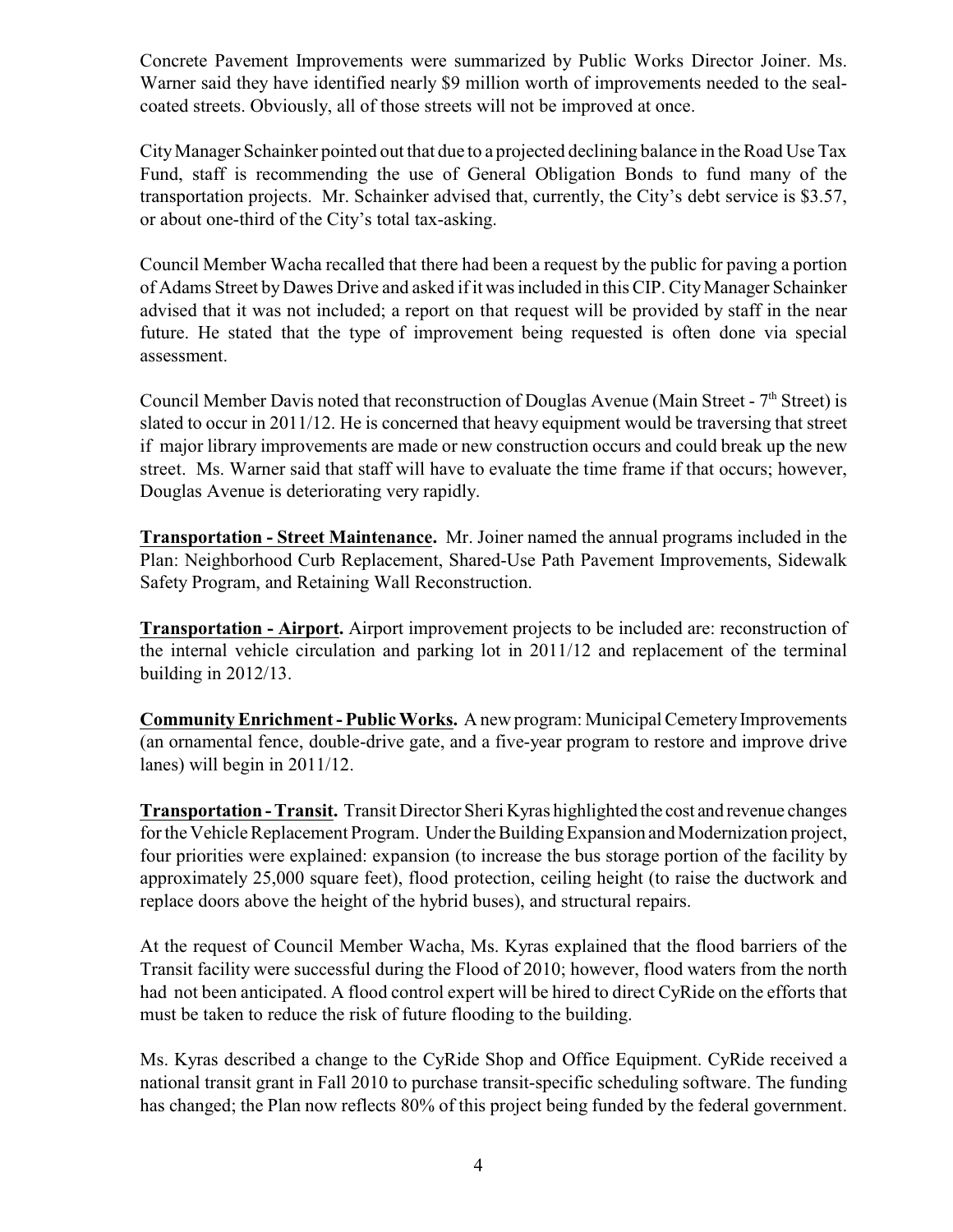There is no change to the Bus Stop Improvements. The Government of the Student Body (GSB) is providing \$200,000 to fund the first segment of the Automatic Vehicle Location Technology software; that cost change is now being reflected., and the project is being advanced.

Parks & Recreation. Nancy Carroll, Director of Parks and Recreation, described the maintenance projects at the Municipal Pool planned from 2010/11 through 2014/15. She also described Playground/Park Equipment Improvements. In 2011/12, the City will partner with the Ames School District to upgrade District facilities as part of the Council's goal to strengthen neighborhoods. Improvements to Parks and Recreation Facilities is a new project. Ms. Carroll specified the projects that will occur each year from 2011/12 to 2015/16. She further explained that the edges of the wetlands at Ada Hayden Heritage Park are becoming inundated with volunteer trees, and if not removed, will impact the long-term function of the wetland cells. The trees will be removed in 2011/12 - 2012/13. Once the trees have been removed, annual maintenance will be performed to restrict the regrowth of undesirable tree species.

Ms. Carroll said a new project is included in the Plan to replace the rubber flooring in the player boxes and the lobby and replace the water heaters at the Ice Arena. Tennis Court Improvements are being delayed. If an analysis, to be done in 2011, indicates the project is warranted, the Brookside courts will be totally reconstructed in 2012/13. In 2015/16, the courts at Emma McCarthy Lee and Inis Grove Parks will be resurfaced.

A new project, the Community Gathering Venue project was explained. Ms. Carroll said that Ames Foundation is supportive of raising significant private funds with the goal of constructing a community gathering place in the parking lot east of City Hall. The 2009 Citizen Satisfaction Survey showed that 64% of the respondents viewed this project as "somewhat" or "very" important. An interactive fountain, pavilion, and open space is planned for 2013/14. Ms. Carroll showed a conceptual plan of a civic plaza. Regarding parking demand in the Downtown, an informal parking survey was done for three weeks during November 2010. Currently, there are 80+ parking spaces contained in Parking Lot N, which is City property. The informal survey indicated that the average need was for 32 spots (14 rental/3 free/15 metered). If this project comes to fruition, Clark Avenue would need to transition to one-way, which would allow for parking. Ms. Carroll listed the next steps needed to be done ifthis project is to move forward. City Manager Schainker noted that the CIP indicates private contributions paying for the entire project.

Council Member Larson noted that there appeared to be strong support for a parking ramp in the Downtown. Although he likes the design for the civic plaza, he does not see it as meeting the needs of Main Street.

Council Member Orazem would like the farmer's market to be integrated into the civic plaza. Council Member Goodman disagreed, saying the he believed farmer's market vendors prefer to be on Main Street.

Several large projects that would need private funding to move forward were listed by Mr. Larson. He felt that if they were prioritized, they would rank higher than the civic plaza. Council Member Goodman thought that the civic plaza should be scaled-back; \$4 million is a large amount of